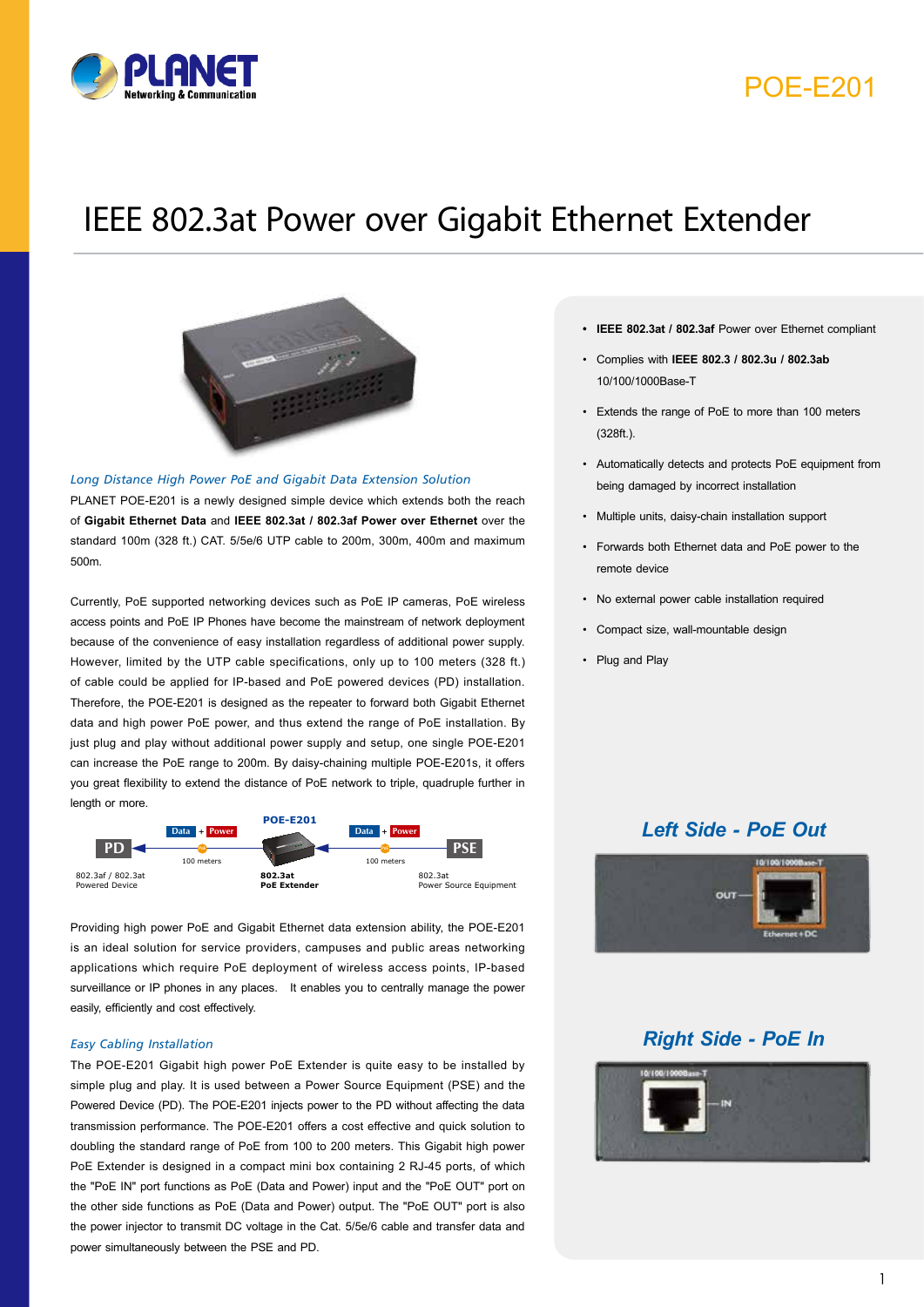

## Applications

#### *Long Distance PoE IP Surveillance*

Is 100 meter cable long enough for a wide range of IP Surveillance deployment? The answer is certainly not. To achieve the benefits of IP surveillance and also the long-distance IP camera distribution, PLANET POE-E201 Gigabit high power PoE Extender is a quick and cost-effective option besides adopting a PoE injector or PoE Ethernet switch equipped with fiber optical interface. In the simplest application, the POE-E201 enables a PoE IP camera to be installed up to 200 meters away from a PoE injector. The PoE injector delivers PoE power over the first 100 meters to the POE-E201 over UTP cable, and then the POE-E201 forwards the Ethernet data and remaining POE power to the PoE IP camera. The POE-E201 does not require an external power supply and can be installed easily by just plug and play; meaning the operator does not need to configure the POE-E201 for an immediate installation.



#### *Long Distance PoE Wireless Access Point*

When being used in the Wireless LAN, the POE-E201 enables wireless access points to be connected using standard Cat.5/5e/6 cable over 100 meters from the Power Source Equipment (PSE), such as PoE switch, PoE injector hub and single port PoE injector. The POE-E201 is also powered by the incoming PoE on the Ethernet cable and does not require any external power feed. Therefore, the POE-E201 can reduce the usage of cables and eliminate the need of dedicated electrical outlets on the wall, ceiling or any unreachable place. It frees the wireless AP deployment from restrictions of power outlet locations.



Non-PoE IP Camera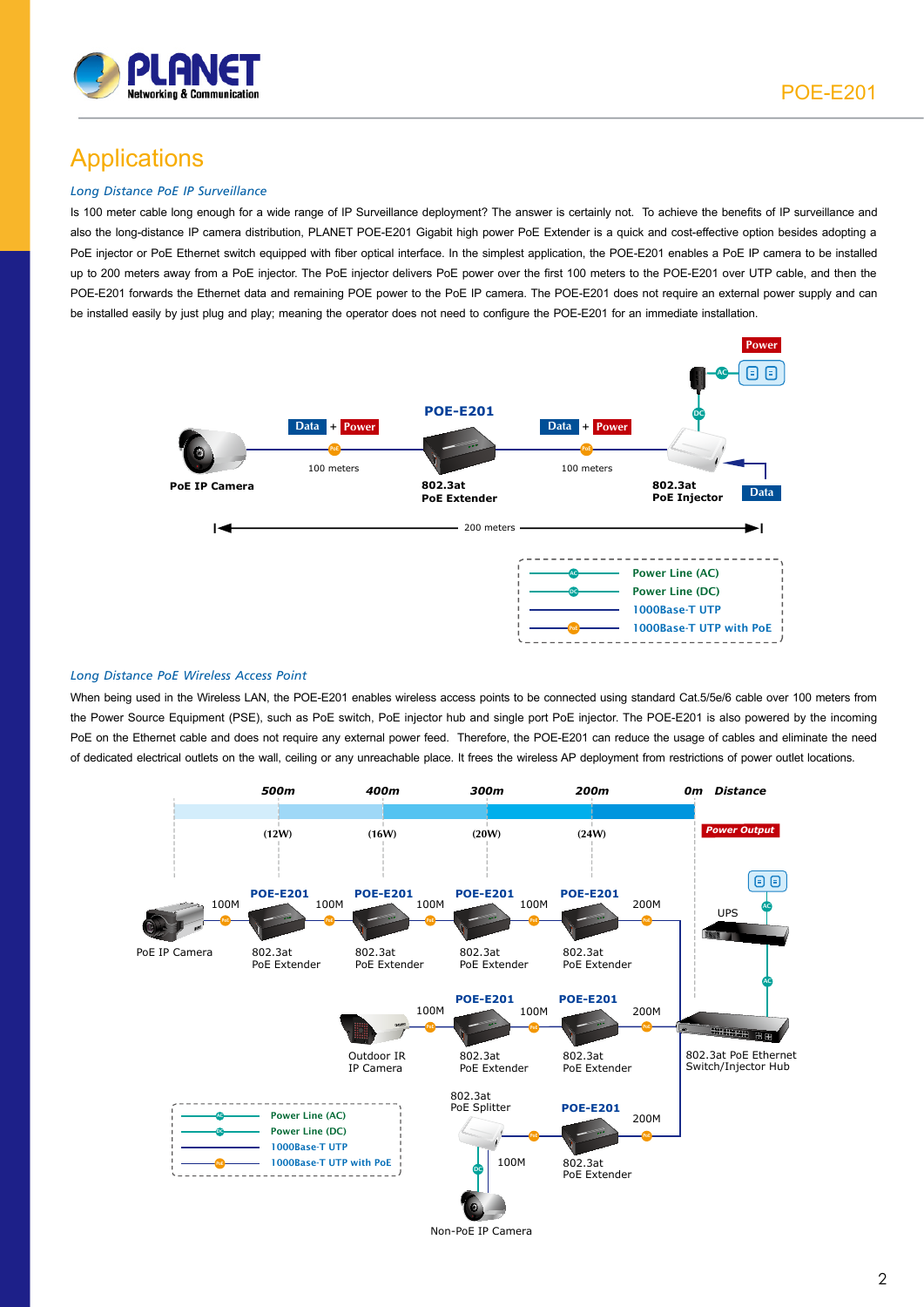

# **Specifications**

| Model                          | <b>POE-E201</b>                                                                                                                                                                                                      |  |
|--------------------------------|----------------------------------------------------------------------------------------------------------------------------------------------------------------------------------------------------------------------|--|
| <b>Interfaces</b>              |                                                                                                                                                                                                                      |  |
| <b>LAN IN</b>                  | 1 x 10/100/1000Base-T Ethernet with IEEE 802.3at / 802.3af PoE "Data + DC" in<br>auto MDI/MDI-X, auto-negotiation RJ-45 connector                                                                                    |  |
| <b>LAN OUT</b>                 | 1 x 10/100/1000Base-T Ethernet with IEEE 802.3at / 802.3af PoE "Data + DC" out<br>auto MDI/MDI-X, auto-negotiation RJ-45 connector                                                                                   |  |
| <b>Power over Ethernet</b>     |                                                                                                                                                                                                                      |  |
| PoE Standard                   | IEEE 802.3af (Power over Ethernet)<br>IEEE 802.3at (High Power over Ethernet)                                                                                                                                        |  |
| PoE Power Supply Type          | Mid-Span / Type B                                                                                                                                                                                                    |  |
| PoE Power Output               | 52V DC, 510mA, Max. 26 watts                                                                                                                                                                                         |  |
| Power Pin Assignment           | $4/5(+)$ , $7/8(-)$                                                                                                                                                                                                  |  |
| <b>Maximum Distance</b>        | 4 units, daisy-chain installation with 500m support                                                                                                                                                                  |  |
| <b>Hardware Specifications</b> |                                                                                                                                                                                                                      |  |
| Data Rate                      | 10/100/1000Mbps                                                                                                                                                                                                      |  |
| <b>Switch Architecture</b>     | Store-and-Forward                                                                                                                                                                                                    |  |
| Switch Throughput              | 10Mbps:14880pps@64Bytes<br>100Mbps:148810pps@64Bytes<br>1000Mbps:1488000pps@64Bytes                                                                                                                                  |  |
| Maximum Frame Size             | 1552Bytes                                                                                                                                                                                                            |  |
| <b>Flow Control</b>            | Back pressure for half-duplex<br>IEEE 802.3x pause frame for full-duplex                                                                                                                                             |  |
| <b>LED Indicators</b>          | • 1 x PoE IN (Green)<br>• 1 x LAN Data (Green)<br>• 1 x PoE OUT (Green)                                                                                                                                              |  |
| Protection                     | ESD (Ethernet): 2KV (TBD)<br>Surge (EFT for power): 2KV (TBD)                                                                                                                                                        |  |
| Dimensions (W x D x H)         | 94 x 70 x 26 mm                                                                                                                                                                                                      |  |
| Weight                         | 197g                                                                                                                                                                                                                 |  |
| <b>Power Requirements</b>      | IEEE 802.3at compliant with voltage within 52V-56V DC                                                                                                                                                                |  |
| Power Consumption              | 3.2 watts (system maximum)                                                                                                                                                                                           |  |
| Mechanical                     | Metal / Wall-mountable                                                                                                                                                                                               |  |
| <b>Network Cable</b>           | 10Base-T: 4-Pair UTP Cat. 5 up to 100m (328ft)<br>100Base-TX: 4-Pair UTP Cat. 5 up to 100m (328ft)<br>1000Base-T: 4-Pair UTP Cat. 5e, 6, up to 100m (328ft)<br>EIA/TIA- 568 100-ohm STP (100m, 328ft)                |  |
| <b>Standards Conformance</b>   |                                                                                                                                                                                                                      |  |
| <b>Regulation Compliance</b>   | FCC Part 15 Class A, CE                                                                                                                                                                                              |  |
| <b>Standard Compliance</b>     | IEEE 802.3 10Base-T Ethernet<br>IEEE 802.3u 100Base-TX Fast Ethernet<br>IEEE 802.3ab 1000Base-T Gigabit Ethernet<br>IEEE 802.3af Power over Ethernet<br>IEEE 802.3at Power over Ethernet<br>IEEE 802.3x Flow Control |  |
| <b>Standard Conformance</b>    |                                                                                                                                                                                                                      |  |
| Operating                      | $-10 \sim 60$ degrees C<br>Temperature:<br>Relative Humidity:<br>$5 \sim 95\%$ (non-condensing)                                                                                                                      |  |
| Storage                        | $-40 \sim 85$ degrees C<br>Temperature:<br>Relative Humidity:<br>$5 \sim 95\%$ (non-condensing)                                                                                                                      |  |